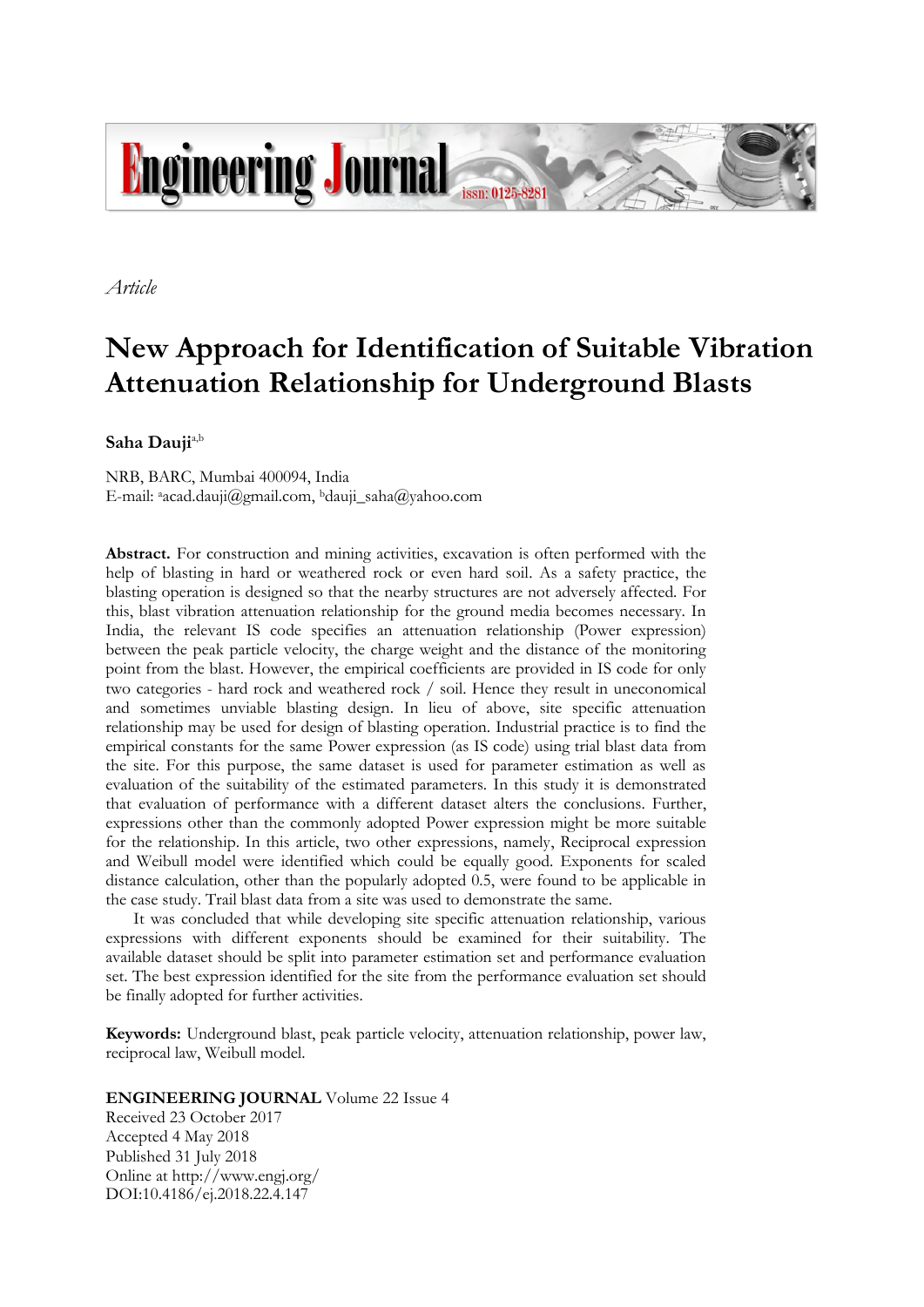# **1. Introduction**

For construction and mining activities, blasting in weathered and hard rock is preferred to other methods like mechanical chiseling mainly due to the ease of excavation and the speed of execution. The savings in terms of the time schedule largely offsets the additional expenses incurred for the blasting studies, actual blasting operation and monitoring. A part of the energy released by blasting is expended to fragment the surrounding rock and some part is always exhibited in the form of elastic waves radiating from the blasting source [1]. These shock waves travel in all directions and give rise to ground vibrations, which in excess might cause distress or damage to surrounding structures [2, 3, 4]. This is a major concern area in case of blasting activity near important structures, vintage structures and strategic structures.

The transmission and attenuation of the vibrations induced by the blasting is a complex phenomenon influenced by many variables such as the charge weight, the depth of blasting, and the soil / rock properties among others. As a safety practice the blasting operation has to be designed such that the surrounding existing structures are not adversely affected due to the blasting activity. The regulatory agencies fix up the guidelines such that the different structures around the blasting site are protected according to their importance, age, etc. The concerns of occupants of the surrounding buildings are generally how much the buildings shake due to the blasting activity. There are three factors of ground vibration which helps quantification of the effect of the blasting and degree of shaking: ground vibration amplitude or peak particle velocity (PPV), its duration and frequency [5]. Of these, the PPV is taken as a variable for fixing up the statutory guidelines. For any blasting operation, the regulatory requirement is that the blasting activity should be monitored at different locations and distances to ensure that the actual PPV remains less than the permissible one.

In addition to the variable PPV, the frequency content and the relative amplitude of horizontal and vertical components may influence the response of structures due to blasting in the nearby areas. There are many other variables such as the charge loading density, site geology, blast geometry which would affect the structural response to blasting [6]. It has been observed that the rock damage extent around the tunnels and other structures linearly increases with the PPV [7]. Studies have shown that human beings notice and react to vibration at levels much lower than the levels established as structural damage thresholds [8, 9]. Previous studies on human response to transient vibrations have established that human tolerance to vibration decreases the longer the vibration continues [10]. The PPV had been reported [11] as a good indicator of the degree of damage to structures caused by blasting.

In industrial practice as well as in researches, the Power form of the expression with '*n*' as 0.5 has been preferred for the attenuation relationship for underground blasts, viz. Istanbul Kadıköy–Kartal metro tunnel [12, 13]; for dredging operation in Mumbai Port Trust and the safety of the Elephanta Caves [14]; a 85 year old masonry dam and fresh concrete structures [1]; and underground mine blasting [10, 15]. Application of soft computing techniques like artificial neural network (ANN) had been reported for estimation and prediction of PPV for underground blasts. A study [16] was conducted wherein ANN was employed to accurately predict the ground vibration and frequency taking into consideration the various influencing factors such as rock mass, explosive characteristics and blast design. Other works directed towards application of ANN for blast effect prediction dealt with blasting for coal mines in India [17], copper mines in Iran [18], open-pit mines [19].

From the foregoing discussion it is evident that the Power form of expression has been extensively used with an exponent (*n*) of 0.5 in numerous blasting studies and site specific attenuation relationships were established for each case. IS standard also proposes the same expression with the exponent (*n*) being defined as 0.667 [20] or suggested to be fixed up by curve fitting between 0.4 and 0.6 [21]. Generally, the suggested approach is to use a data subset for estimation of empirical model parameters and evaluate the performance of the model with the conjugate subset. However, it is observed that in literature dealing with empirical vibration attenuation relations for underground blasts, the common practice adopted is using the total available dataset for estimation of the parameters of expression as well as performance evaluation. Selection of site specific vibration equation had been reported for a quarry wherein analytical hierarchy process was employed [22]. Further studies for selection of attenuation relationship for underground blasts in rock / hard soil are scarce in literature. At this backdrop, the objectives of the present study are identified as follows:

(1) To examine whether expressions other than the predominantly used Power form would be suitable for attenuation relationship for underground blasts.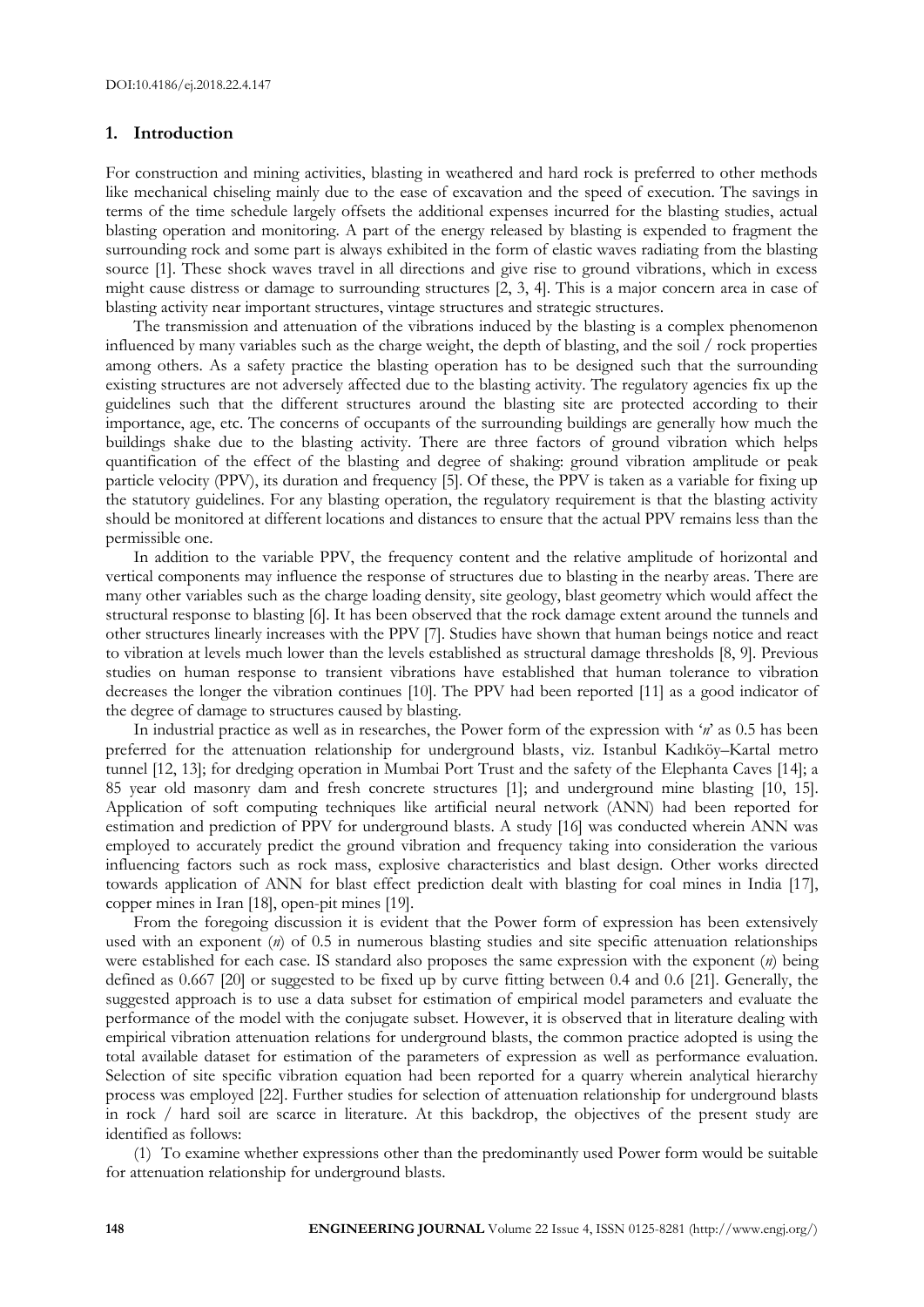(2) To explore exponents other than the industrial practiced value of 0.5 or the IS code specified value of 2/3 would be suitable for attenuation relationship for underground blasts.

(3) To check whether the practice of using the entire dataset for estimation of empirical parameters as well as evaluation of performance affects the final outcome, when compared to the proposed approach of using a data subset for estimation of parameters and the conjugate subset for evaluation of performance.

After introduction to the topic in this section, the data and methodology will be discussed in Section 2. The results obtained in the study would be presented along with discussions on the same in Section 3. The study will be summarized in Section 4, which will be followed by acknowledgements and list of references.

# **2. Data and Methodology**

#### **2.1. Theoretical Background**

The general methodology adopted for safe blasting operation involve setting a safe vibration level that a structure could withstand without producing any damage, establishing attenuation relations describing propagation characteristics of blast vibrations, estimation of safe charge weight per delay for different distances, optimization of the blasting pattern used for rock excavation based on field trials and vibration monitoring during the actual blasting operation [1]. Adoption of this general methodology help to ensure the structural safety of engineered structures such as bridges, dams, and power plants, residential and commercial buildings in urban and rural areas, as well as historical monuments while blasting operation is carried out in adjacent construction projects.

In blasting studies, an independent variable is defined as 'scaled distance' and the attenuation relationship of the PPV is developed as a variable dependent of the scaled distance. The scaled distance (*X*) is generally the ratio of distance (*D*) in metres (or m) raised to an exponent (*n*) of the charge per delay (*Q*) in kilograms (or kg) as given in Eq. (1).

$$
X = \frac{D}{Q^n} \tag{1}
$$

Indian standard [20] provides some guideline regarding the relationship between the *PPV* and the scaled distance in the Power form Eq. (2) and suggests an exponent '*n*' of 2/3 for evaluation of the scaled distance in Eq. (1).

$$
PPV = a X^b \tag{2}
$$

where, *a*, *b*: empirical constants.

Another IS code [21] suggests fixing the exponent by curve fitting between values of 0.4 and 0.6. The basic assumption in Eq. (2) is that the explosive column is considered as a point charge considering the distance is much more as compared to explosive column length [23]. This assumption is not valid for nearfield measurements and a mathematical model was proposed for accounting for the effect of the finite dimensions of the explosive column depth [23].

Indian code [20] stipulates a value of (-1.25) for '*b*' and gives only two values of '*a*': 880 for soft / weathered rock and soils; 1400 for hard rock where *PPV* is in mm/sec, *Q* is in kg, *D* is in metres. These are very generic values and are deemed to yield safe charge weights for blasting in any part of the country, irrespective of the particular type of rock, local geology and other factors. Thus using IS code attenuation relationship in most cases result in over conservative values of charge weight. This would make the blasting activity expensive in terms of money and time both, and may even make the activity unviable from practical considerations. Though the IS code relationship [20] may be used to set up the blast design, in most cases, site specific attenuation relationships are developed based on trial blast data, which may be designed based on the IS code [20].

A study set up guidelines for the safe PPV limits for residential structures based on extensive blasting and building response experimentation and analysis [24]. The limits were set in year 1985 as 19.05 mm/sec to 50.8 mm/sec for modern structures and 12.7 mm/sec for old structures. Advent of concrete structures has induced upward revision of the aforementioned limits on PPV for safe underground blasting activity. The damage threshold values of PPV is given by IS code [20] for hard rock is 70 mm/sec and for soft / weathered rock and soil is 50 mm/sec as evaluated from the IS code relationship. In cases where monitoring of the blasting activity is carried out according to the relevant IS code [21], the corresponding values are stipulated as 100 mm/sec for hard rock and 70 mm/sec for soft / weathered rock and soil. For ancient national monuments and vintage structures, the PPV limit is 15 mm/sec [21]. For sensitive or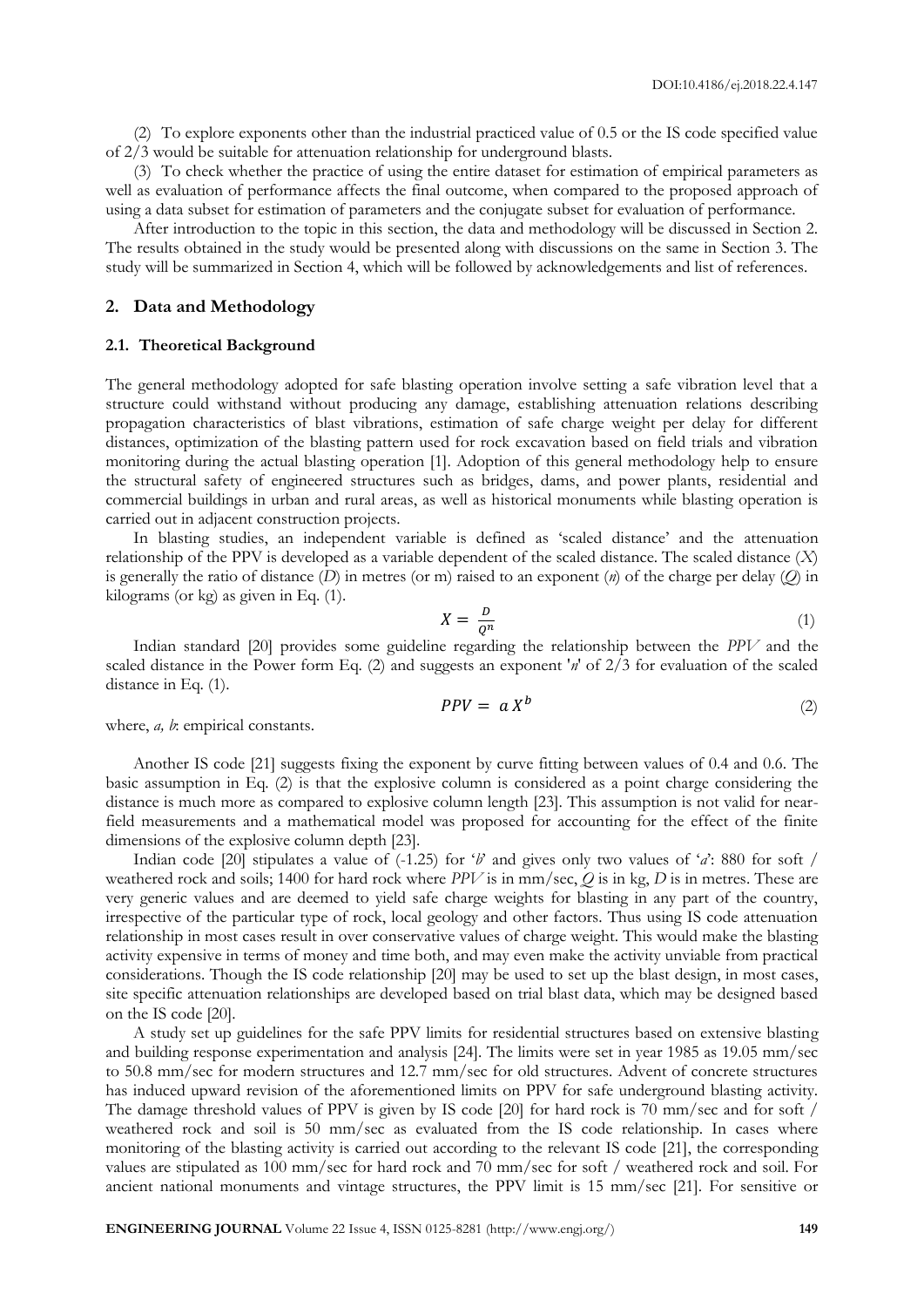important installations like power plants and bridges, more stringent limits on the PPV would be adopted. For green concrete the safe PPV limits are based on the age: for example, in one case, the limits were set as 3 mm/sec for age up to 12 hours, 10 mm/sec beyond 12 hours till 24 hours, and 15 mm/sec beyond one day till three days and so on.

# **2.2. Data**

The data available for the study were the records of trial blasting at a basaltic rocky site in the western coastal region in India. The variables which were recorded included:

- a) Maximum charge per delay (in kg);
- b) Distance between the blasting point and instrument location (in m);
- c) Observed PPV at the instrument station in mm/s for different combinations of the charge per delay and distances.

The blast vibrations at different distances for the respective charge weights were measured with three component seismographs (DS-077 from M/s Instantel Inc., Canada, Fig. 1) which were pre-calibrated at laboratory.



Fig. 1. Three component seismograph DS-077 from M/s Instantel Inc., Canada.

The instrument was self-triggering type digital engineering seismographs having facilities to record the three components of ground vibration (127 mm/s) as well as the air-blast overpressure (106dB to 142 dB) with frequency (2 to 250 Hz). The minimum seismic and acoustic trigger levels were 0.254 mm/s and 106 dB. However, to avoid false triggers, the trigger level was set at 0.5 mm/s. The vibration was recorded when any of the three components exceeded the trigger level.

The velocity records were available for all the three components, viz. horizontal transverse  $(V_T)$ , vertical transverse  $(V_V)$  and longitudinal  $(V_L)$ . For the purpose of this study, the resultant PPV was calculated using square root of sum of squares of the three components. The data consisted of records at seven different locations for around 100 trial blasts at the site. Filtering out the not-triggered data, a dataset consisting of 237 records was obtained and this formed the database of this study. The descriptive statistics of the data are presented in Table 1.

| Variable           | Mean   | Median | Standard<br>Deviation | Maximum | Minimum | Coefficient<br>οf<br>Variation |
|--------------------|--------|--------|-----------------------|---------|---------|--------------------------------|
| Distance (m)       | 277.08 | 298.40 | 115.79                | 556.20  | 27.80   | 0.42                           |
| Charge Weight (kg) | 5.96   | 5.56   | 1.74                  | 8.34    | 2.39    | 0.29                           |
| PPV<br>$\rm(mm/s)$ | 2.77   | 1.65   | 3.61                  | 26.75   | 0.58    | 1.30                           |

Table 1. Descriptive statistics for the total dataset (237 nos.).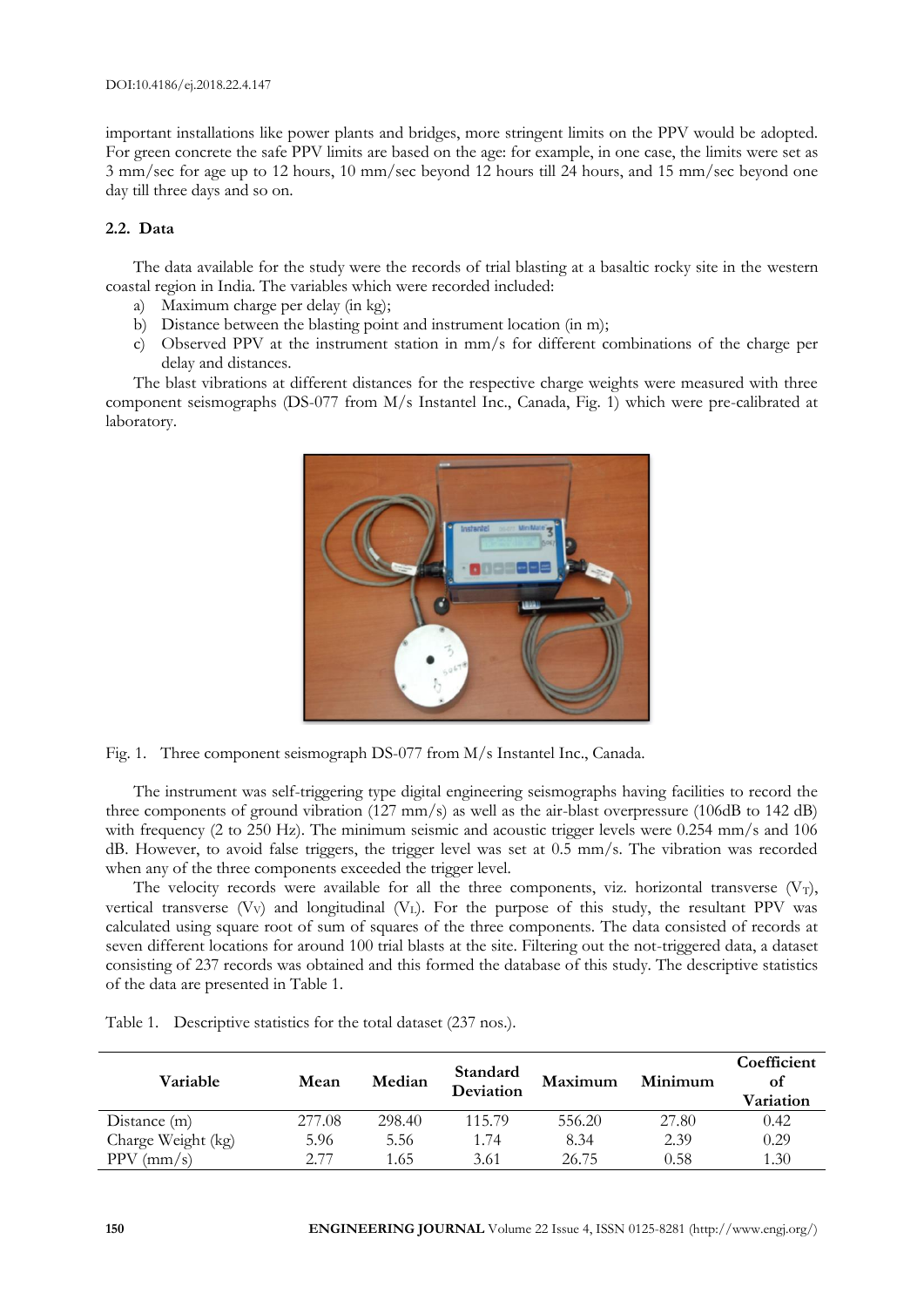It is noted from Table 1 that the distances ranged from 27.8 m to 556 m and the charge weight had a maximum value of 8.34 kg & minimum value of 2.39 kg. The other value of charge weight was 5.56 kg and the blasts were carried out for these three values of charge weight only. Figure 2 describes the histograms of the dataset for distances and the charge weight. Figure 2(a) represents the histogram for the distances and it appears that Normal distribution could be suitable for the distances. However, it is observed from Fig. 2(b) that most of the blasts were for charge weight of 5.56 kg, less than 50% of that number was carried out for 8.34 kg, and very few were for 2.39 kg. Thus there are three peaks in the histogram with zero values in between.



Fig. 2. Histogram for total dataset: (a) Distance; (b) Charge weight.

# **2.3. Methodology**

It had been observed in literature that for developing the attenuation relationship for underground blasts, the parameter estimation was being carried out for the total dataset available. Then, the performance of the estimated parameters was being evaluated from the same data as was used for parameter estimation. This can be a shortcoming of the procedure normally adopted for the parameter estimation of the empirical attenuation relationship for underground blasts. Generally in data-driven approaches, model development is carried using a part (70% to 80%) of the data and evaluation of developed model is performed with remaining part of the data. Thus, in this case too, a better approach would be to use part of the data for parameter estimation and evaluate the performance of the estimated parameters from remainder of the data.

Hence for this study, two representative subsets, each consisting of 100 data were selected randomly from the total dataset (237 data) which would be referred as Set A and Set B subsequently. For subset A and subset B, the remainder of the data is defined as the conjugate sets: subset A' and subset B' respectively. The histograms obtained for the distances in the subsets A, A', B, and B' are presented in Fig. 3. It is evident that though there are incidental variations, the histograms have similar shape for all the cases as well as the total data in Fig. 2(a) indicating the representative nature of the subsets. This similarity was observed for the charge weight also (Fig. 4).

In the present study, the subsets A and B are used for parameter estimation. The performance of the estimated parameters are evaluated by both the subsets A & A', and B & B'. The comparison of performance evaluation by A & A' and B and B' would bring out the differences, if any, due to using a different set of data for evaluation of performance. This exercise will help to identify whether evaluation of performance of estimated parameters from the same dataset as used for parameter estimation results in shortcoming of the selected expression in case of underground blasts.

Three types of expressions were explored to represent the relationship between the scaled distance and the PPV to choose the best fit expression. They were the Weibull model (Eq. 3), the Power expression (Eq. 2), and the Reciprocal expression (Eq. 4).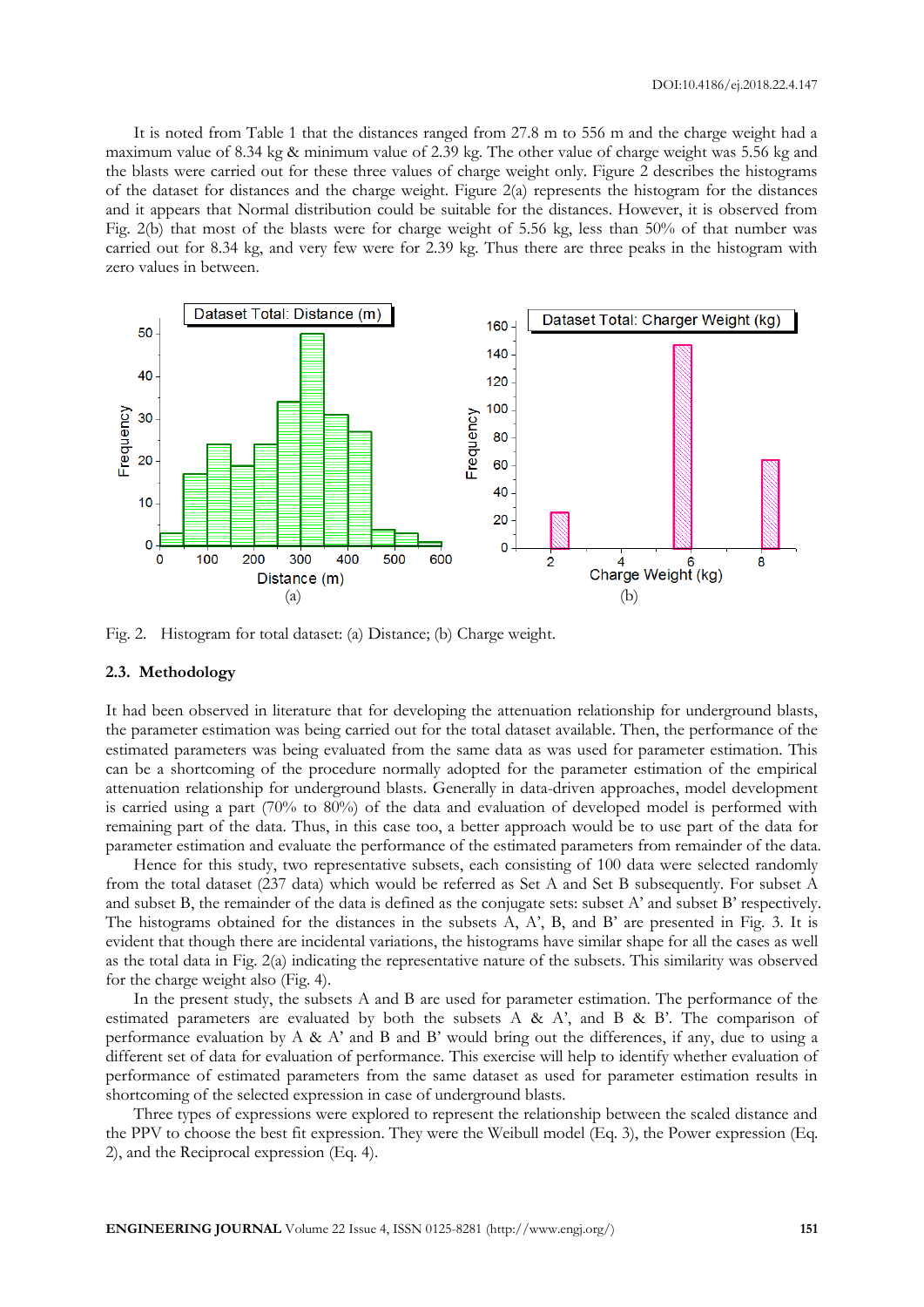$$
PPV = a - b e^{-cX^d}
$$
 (3)

$$
PPV = \frac{1}{aX + b} \tag{4}
$$

where, *a, b, c, d*: empirical constants and *X* is defined by Eq. (1).



Fig. 3. Histogram for distances: (a) Subset A; (b) Subset B; (c) Subset A'; (d) Subset B'.

Parameter estimation was performed from the subsets A and B with the exponent '*n*' in Eq. (1) varied between 0.4 and 0.75 ( $n = 0.4$ , 0.5, 0.6, 0.667 and 0.75) for each of the expressions. The best value for exponent and the best suited among the three expressions were identified for each of the subsets A, A', B, and B'.

The suitability of the expressions used and the parameters estimated were evaluated quantitatively by Correlation Coefficient (*R*), Mean Square Error (MSE), and Akaike Information Criterion (AIC) and qualitatively with scatter plot and variable plot for all individual data subsets. The value of *R* signifies the linear association between the two variables and a value closest to unity is better. The MSE indicates the overall accuracy of the estimates and lower value is better. The metric AIC indicates the overall accuracy of the estimate as well the parsimony of the expression and lower value is better. This is especially useful when comparing relationships with different number of empirical constants. In the scatter plot, the relationship yielding the lineation of points closest along the 1:1 line would be the better one.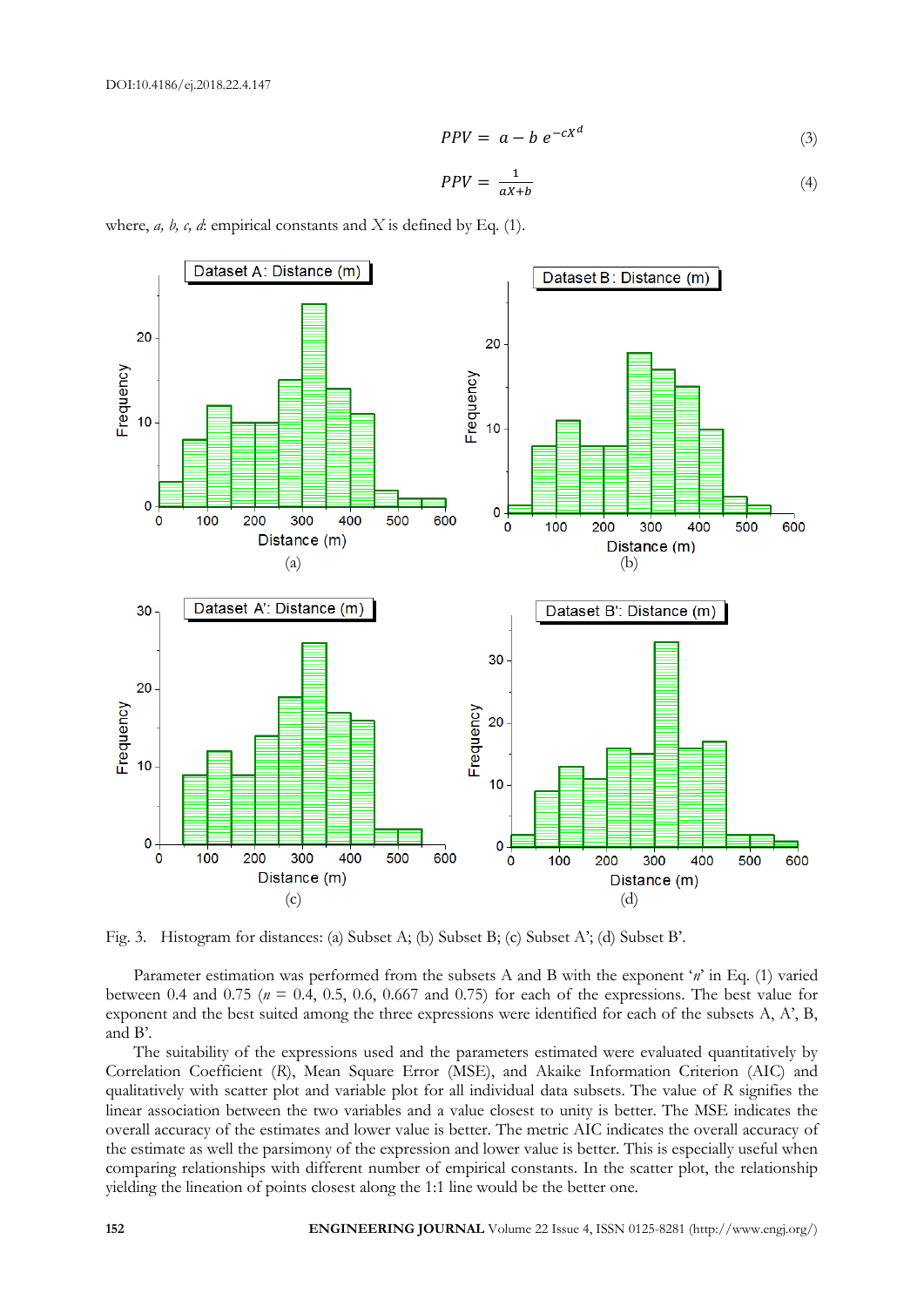

Fig. 4. Histogram for charge weights: (a) Subset A; (b) Subset B; (c) Subset A'; (d) Subset B'.

# **3. Results and Discussions**

#### **3.1. Performance Evaluation for Subset A and Subset A'**

The results are presented in this section first for the case where parameter estimation is done with dataset A and evaluation of the developed relationship is performed both with data subset A and the conjugate subset A'. The quantitative performance measures such as correlation coefficient (R), the mean squared error (MSE) and the Akaike information criteria (AIC) for evaluation with subset A is presented in Table 2 and that for the subset A' in Table 3.

From the performance metrics from Table 2, the optimal exponent as evaluated for Weibull model is  $2/3$ , for reciprocal expression is  $2/3$ , for power expression is 0.6. This indicates that different exponent values should be explored for the best suited site specific attenuation relation. When evaluating the performance measures with data subset A, the best expression is the Weibull model as in this case, the parsimony can be disregarded for model development with 100 data. The performance plots for the best expression are depicted in Fig. 5.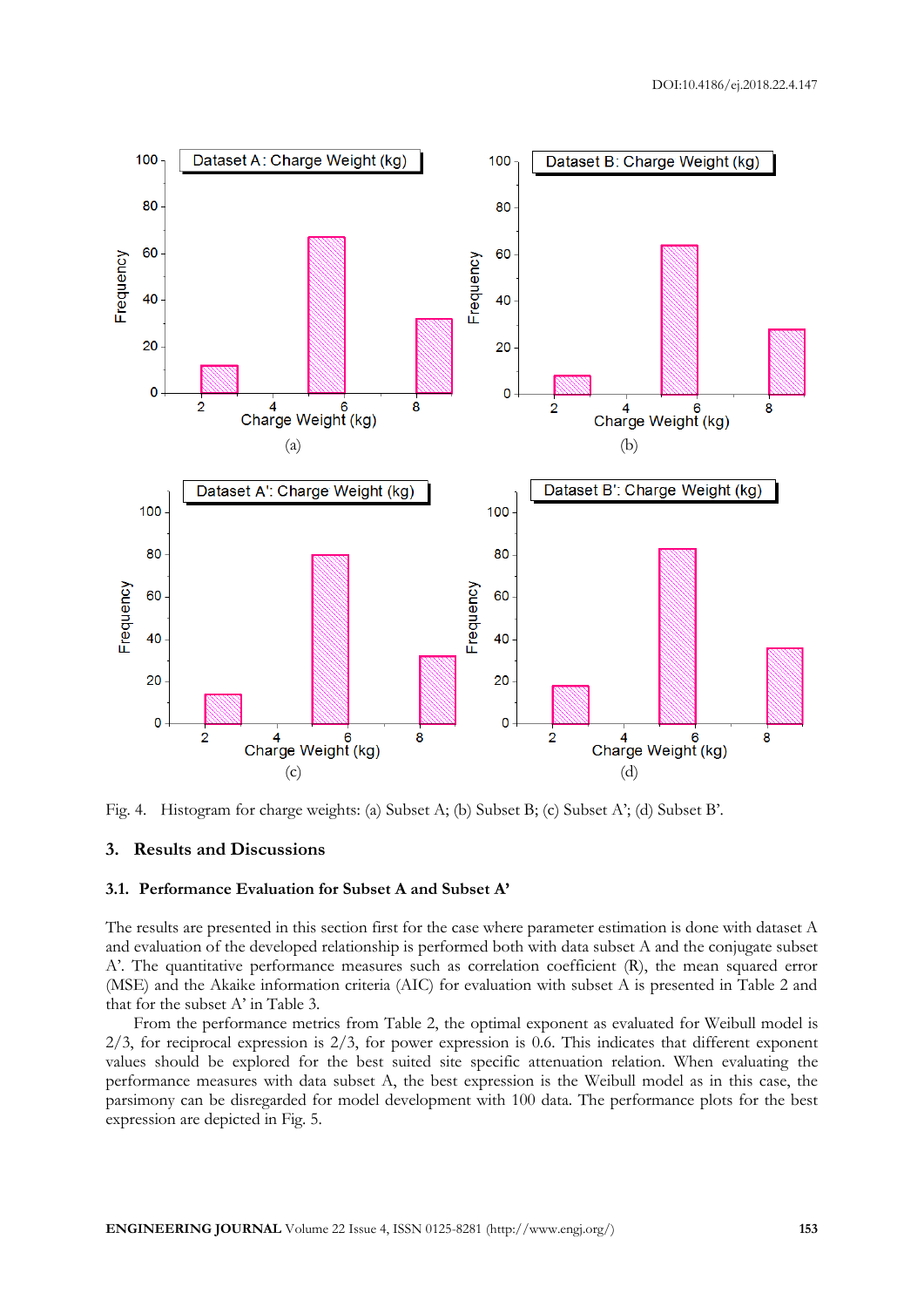| Exponent in Eq. (1) $\Rightarrow$ |                | 0.4    | 0.5    | 0.6    | 2/3    | 0.75   |
|-----------------------------------|----------------|--------|--------|--------|--------|--------|
|                                   | R              | 0.9510 | 0.9527 | 0.9536 | 0.9539 | 0.9537 |
| Weibull                           | $MSE$ (mm/sec) | 1.2824 | 1.2412 | 1.2166 | 1.2102 | 1.2141 |
|                                   | AIC            | 7.5025 | 7.5678 | 7.6079 | 7.6184 | 7.6120 |
| Reciprocal                        | R              | 0.9442 | 0.9451 | 0.9456 | 0.9457 | 0.9454 |
|                                   | $MSE$ (mm/sec) | 1.4609 | 1.4354 | 1.4229 | 1.4212 | 1.4376 |
|                                   | AIC.           | 3.2419 | 3.2771 | 3.2946 | 3.2970 | 3.2740 |
| Power                             | R              | 0.9451 | 0.9459 | 0.9461 | 0.9460 | 0.9454 |
|                                   | $MSE$ (mm/sec) | 1.4432 | 1.4289 | 1.4302 | 1.4402 | 1.4634 |
|                                   | AIC.           | 3.2663 | 3.2862 | 3.2844 | 3.2704 | 3.2385 |

Table 2. Performance evaluation with data subset A.



Fig. 5. Performance of best expression (Weibull Model) for data subset A: (a) Variable plot; (b) Scatter plot.

| Exponent in Eq. (1) $\Rightarrow$ |                | 0.4    | 0.5                    | 0.6    | 2/3     | 0.75    |
|-----------------------------------|----------------|--------|------------------------|--------|---------|---------|
| Weibull                           | R              | 0.7273 | 0.7371                 | 0.7460 | 0.7515  | 0.7577@ |
|                                   | $MSE$ (mm/sec) | 6.3742 | 6.1818                 | 5.9960 | 5.8784  | 5.7391@ |
|                                   | AIC            | 4.2955 | 4.3568                 | 4.4178 | 4.4574  | 4.5054@ |
| Reciprocal                        | R              | 0.7308 | 0.7384                 | 0.7451 | 0.7491  | 0.7538  |
|                                   | $MSE$ (mm/sec) | 6.2931 | 6.1282                 | 6.0405 | 5.8897  | 5.7299  |
|                                   | AIC.           | 0.3211 | 0.3742                 | 0.4030 | 0.4536  | 0.5086  |
| Power                             | R              | 0.7323 | $0.7402$ <sup>\$</sup> | 0.7471 | 0.7514# | 0.7562  |
|                                   | $MSE$ (mm/sec) | 6.2074 | $6.0400$ <sup>\$</sup> | 5.8861 | 5.7912# | 5.6809  |
|                                   | AIC.           | 0.3485 | $0.4032$ <sup>\$</sup> | 0.4548 | 0.4873# | 0.5258  |

Table 3. Performance evaluation with data subset A'.

@ Best Expression from Proposed Approach; \$ Expression in Industrial Practice; # IS Code Expression

From the performance metrics from Table 3, the optimal exponent as evaluated for Weibull model is 0.75, for reciprocal expression is  $2/3$ , for power expression is 0.75. This confirms that different exponent values should be explored for the best suited site specific attenuation relation. When evaluating the performance measures with data subset A', the best expression is the again Weibull model; as explained earlier, the parsimony can be disregarded. The best performing expression performance plots are presented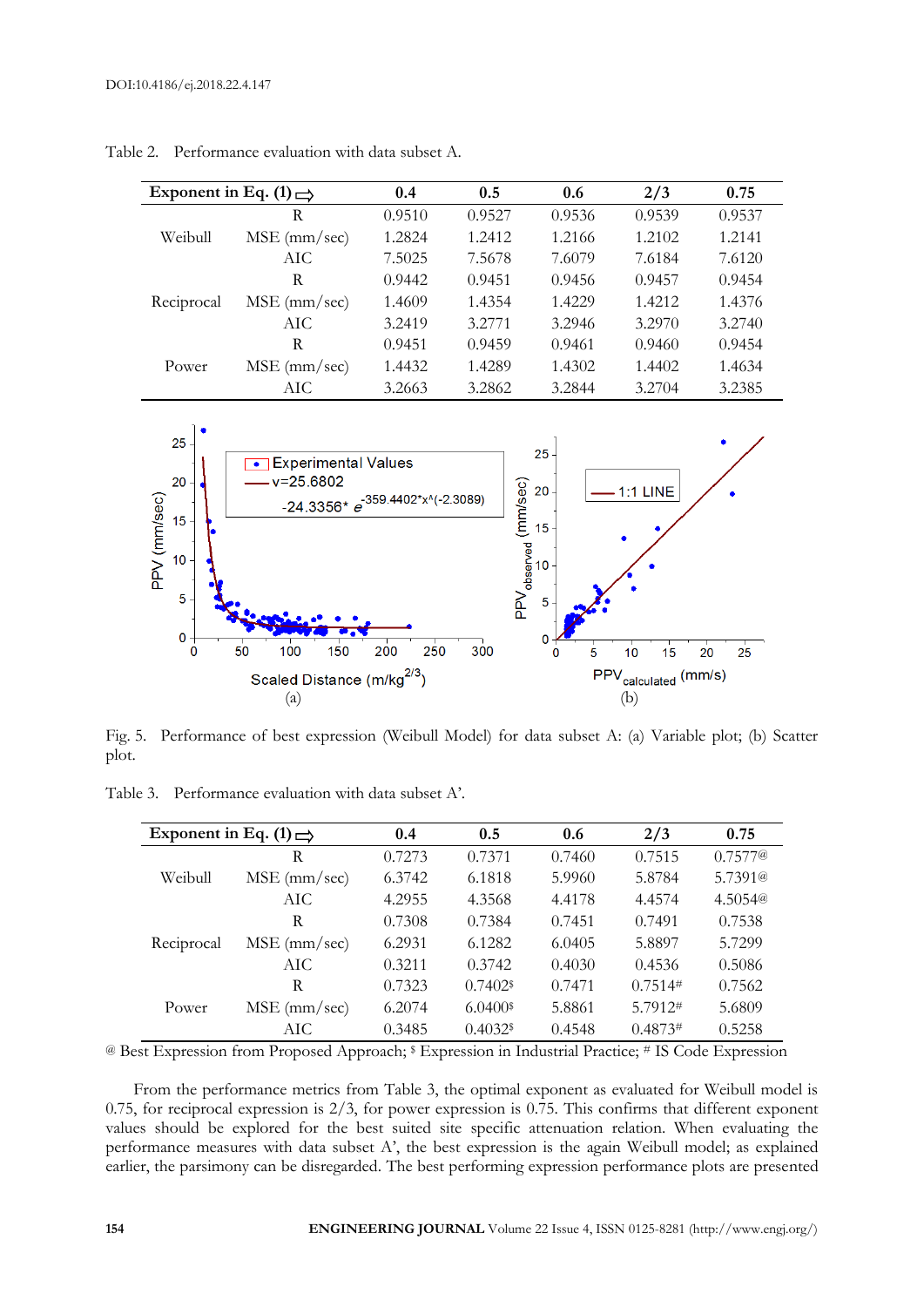in Fig. 6. The performance scatter for the fresh data subset (Fig. 6(b)) is markedly more than when evaluated with data subset A (Fig. 5(b)).



Fig. 6. Performance of best expression (Weibull Model) for data subset A': (a) Variable plot; (b) Scatter plot.

On comparison of the Table 2 and Table 3, the performance of the testing set A' is relatively poor. For example, the best model performance (Weibull model) in subset A has correlation of 0.9539 whereas for the subset A' it falls to 0.7577. Similarly the MSE for the best model (Weibull model) in subset A of 1.2102 mm/sec increases to 5.7391 mm/sec for subset A'. This clearly shows that the evaluation of the performance of the developed expressions with a fresh testing data set would definitely change the evaluation. It is noted that in this case, a different expression from the popularly adopted Power expression, namely, the Weibull model, emerges as the best suited expression for the attenuation relationship. Further, the best suited exponent as evaluated from subset A' is 0.75, which is also different from the popularly adopted 0.5 in literature for site specific attenuation relationships or the 2/3 suggested by IS code [20]. Hence, it is advocated that for development of the site specific expressions for the vibration attenuation relationship for underground blasts, different exponents and various expressions should be explored and their performance evaluation should be done with fresh testing data set (which has not been used in estimation of model parameters) to identify the best suited expression for the site under consideration.

# **3.2. Performance Evaluation for Subset B and Subset B'**

The quantitative performance measures such as correlation coefficient (R), the mean squared error (MSE) and the Akaike information criteria (AIC) for evaluation with subset B is presented in Table 4 and that for the subset B' in Table 5.

From the performance metrics from Table 4, the optimal exponent as evaluated for Weibull model is 0.75, for reciprocal expression is 0.75, for power expression is 0.6. This reconfirms that different exponent values should be explored for the best suited site specific attenuation relation. When evaluating the performance measures with data subset B, the best expression is the Reciprocal expression from correlation coefficient and Weibull model from MSE consideration. Thus either may be selected to represent the attenuation relationship. Here, on the basis of correlation coefficient, Reciprocal expression is selected as the best. The performance plots for the best performing expression is depicted in variable and scatter plots in Fig. 7.

From the performance metrics from Table 5, the optimal exponent as evaluated for Weibull model is 0.75, for reciprocal expression is  $2/3$ , for power expression is 0.75. These are incidentally same as those identified for subset B. This re-confirms that different exponent values should be explored for the best suited site specific attenuation relation. When evaluating the performance measures with data subset B', the best expression is the well accepted Power expression (performance plots in Fig. 8), which is different from the Reciprocal expressions identified with the subset B.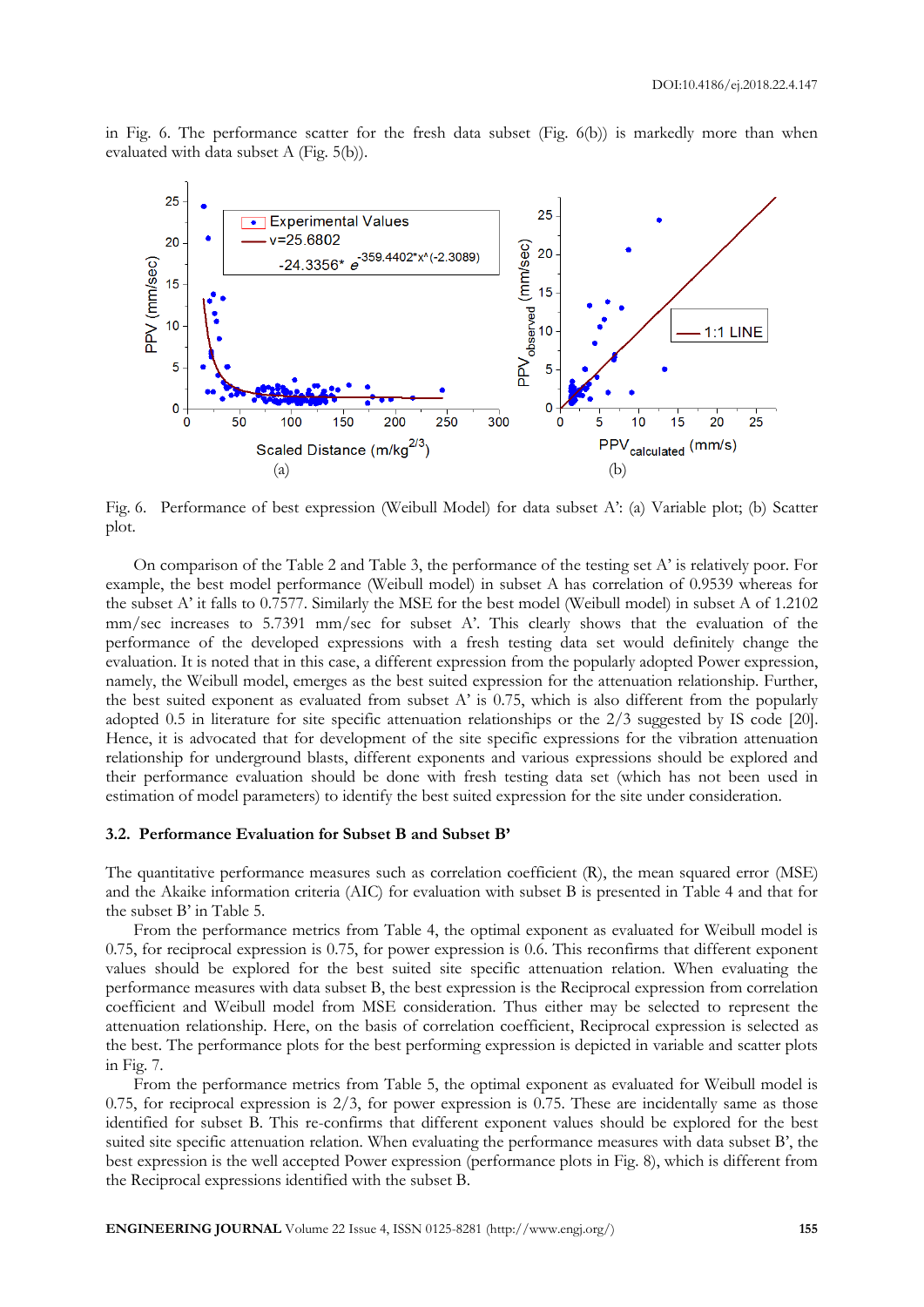|            | Exponent in Eq. (1) $\Rightarrow$ | 0.4    | 0.5    | 0.6    | 2/3    | 0.75   |
|------------|-----------------------------------|--------|--------|--------|--------|--------|
|            | R                                 | 0.9047 | 0.9077 | 0.9101 | 0.9112 | 0.9124 |
| Weibull    | $MSE$ (mm/sec)                    | 1.8257 | 1.7710 | 1.7278 | 1.7065 | 1.6851 |
|            | AIC.                              | 6.7961 | 6.8569 | 6.9063 | 6.9311 | 6.9564 |
| Reciprocal | R                                 | 0.9089 | 0.9115 | 0.9136 | 0.9091 | 0.9156 |
|            | $MSE$ (mm/sec)                    | 1.7996 | 1.7607 | 1.7335 | 1.8662 | 1.7168 |
|            | AIC.                              | 2.8249 | 2.8686 | 2.8997 | 2.7522 | 2.9191 |
| Power      | R                                 | 0.8902 | 0.8917 | 0.8925 | 0.8920 | 0.8920 |
|            | $MSE$ (mm/sec)                    | 2.1881 | 2.1761 | 2.1797 | 2.1913 | 2.2170 |
|            | AIC                               | 2.4339 | 2.4449 | 2.4416 | 2.4310 | 2.4077 |

Table 4. Performance evaluation with data subset B.



Fig. 7. Performance of best expression (reciprocal expression) for data subset B: (a) Variable plot; (b) Scatter plot.

| Exponent in Eq. (1) $\Rightarrow$ |                | 0.4       | 0.5                     | 0.6       | 2/3        | 0.75      |
|-----------------------------------|----------------|-----------|-------------------------|-----------|------------|-----------|
|                                   | R              | 0.7487    | 0.7561                  | 0.7628    | 0.7670     | 0.7712    |
| Weibull                           | $MSE$ (mm/sec) | 9.3655    | 9.1246                  | 8.8982    | 8.7559     | 8.6184    |
|                                   | AIC.           | 3.5259    | 3.5781                  | 3.6283    | 3.6605     | 3.6922    |
| Reciprocal                        | R              | 0.7524    | 0.7589                  | 0.7647    | 0.7923     | 0.7735    |
|                                   | $MSE$ (mm/sec) | 9.6757    | 9.5051                  | 9.3599    | 8.6425     | 9.1490    |
|                                   | AIC.           | $-0.5392$ | $-0.5037$               | $-0.4729$ | $-0.3134$  | $-0.4273$ |
| Power                             | R              | 0.8105    | 0.8180 <sup>\$</sup>    | 0.8250    | 0.8293#    | 0.8345@   |
|                                   | $MSE$ (mm/sec) | 7.9754    | 7.7555\$                | 7.5484    | 7.4190#    | 7.2654@   |
|                                   | AIC.           | $-0.1527$ | $-0.0968$ <sup>\$</sup> | $-0.0427$ | $-0.0081#$ | 0.0338@   |

Table 5. Performance evaluation with data subset B'.

@ Best Expression from Proposed Approach; \$ Expression in Industrial Practice; # IS Code Expression.

There is drastic change in the performance metrics between the data subset B and conjugate subset B', along with a wider scatter in dataset B', and this is similar to the behaviour observed in case of data subset A and conjugate subset A'. The lowest performance when evaluated with the subset with which parameters were estimated converted to the best performance when evaluated with a fresh data subset. Based on these results, it is strongly suggested that for development of the site specific expressions for the vibration attenuation relationship for underground blasts, different exponents and various expressions should be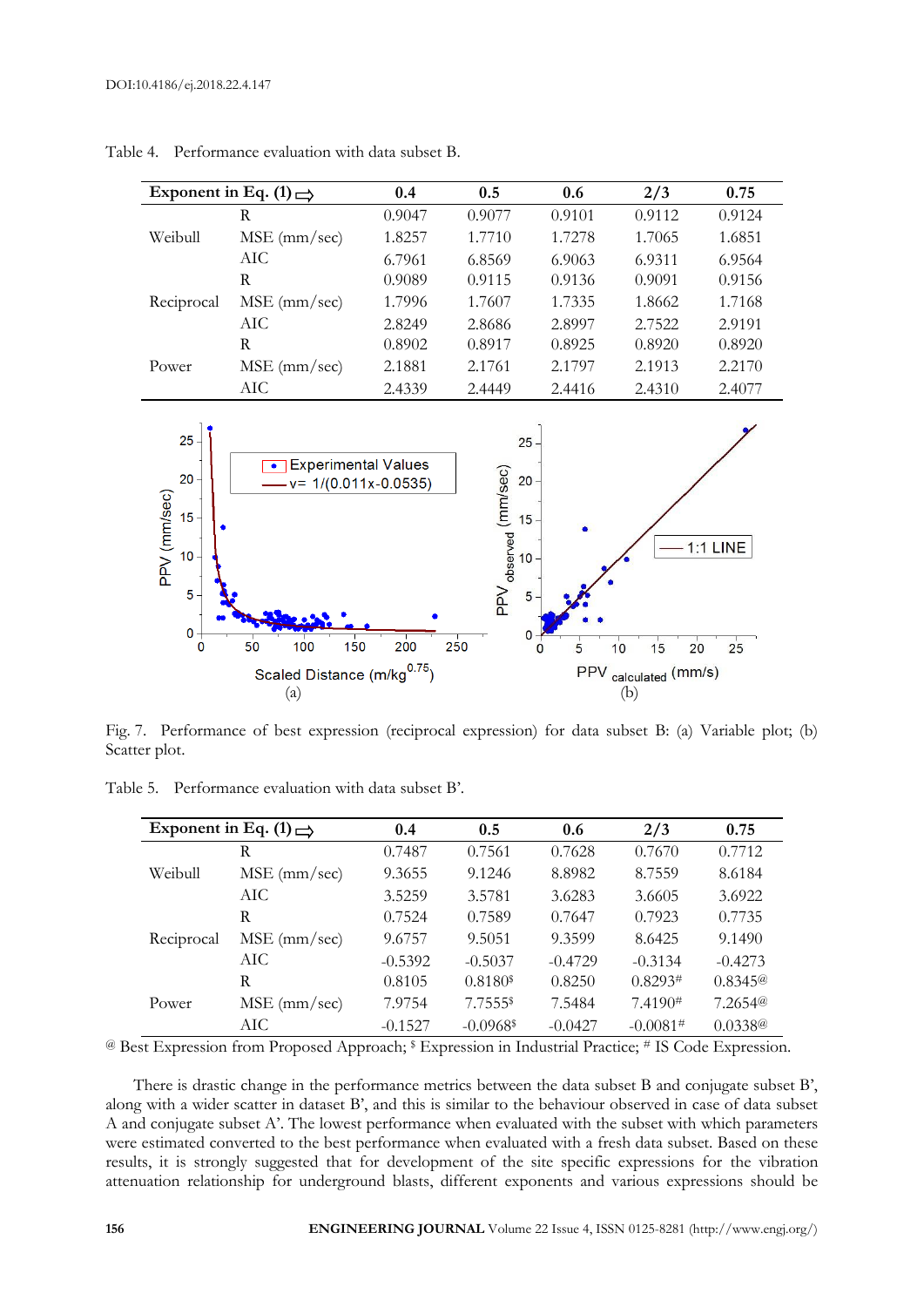explored and their performance evaluation should be done with fresh testing data set (which has not been used in estimation of model parameters) to identify the best suited expression for the site under consideration.



Fig. 8. Performance of best expression (power expression) for data subset B': (a) Variable plot; (b) Scatter plot.

# **3.3. Discussion**

The industrial approach fixes the expression form and the exponent and suggests estimation of the empirical constants *a* and *b* from the available data. The performance evaluation is just for record. IS code fixes the form of expression and the exponent, as well as the empirical constants. The proposed approach suggests exploration of different expressions, various exponents and actual performance evaluation from the site data to arrive at the attenuation relationship for underground blasts. Evidently, the proposed approach is computation intensive when compared to the industrial practice or the IS code approach, which may be considered as a disadvantage. However, the estimated expression is derived by careful examination of the various performance indices resulting in selection of the best performing model. It has been demonstrated with two sample datasets that the proposed approach would result in superior performance when compared to the industrial practice or the IS approach. This would be the advantage of the proposed method.

# **4. Summary and Conclusions**

In this article, the following have been investigated for development of site specific vibration attenuation relationship for underground blasts:

- i. Whether performance evaluation of the developed expression with the same dataset as was used for parameter estimation and with a different testing dataset would be different;
- ii. Whether exponents other than the IS code specified [20] 2/3 or popularly adopted value for site specific relationship of 0.5 in Eq. (1) could be better;
- iii. Whether expressions other than the universally popular Power expression could be better;

For this purpose, trial blast data from a site was taken as a case study. Exponents ranging from 0.4 to 0.75 were examined in conjunction with two expressions, namely, Weibull model and the Reciprocal expression, being explored along with the popular Power expression. The performance evaluation was done with the data subset used for the parameter estimation  $(A)$  as well as fresh data subset  $(A)$ . This exercise was repeated for another representative subset B and conjugate subset B' in order to eliminate any incidental findings with a single dataset (say, A). From the study, the following conclusions are drawn:

i. Evaluation of performance with the same dataset from which the model parameter estimation was done, yields artificially enhanced performance and may result in selection of non-optimal model. This is expected and this is the very reason for the suggested practice of empirical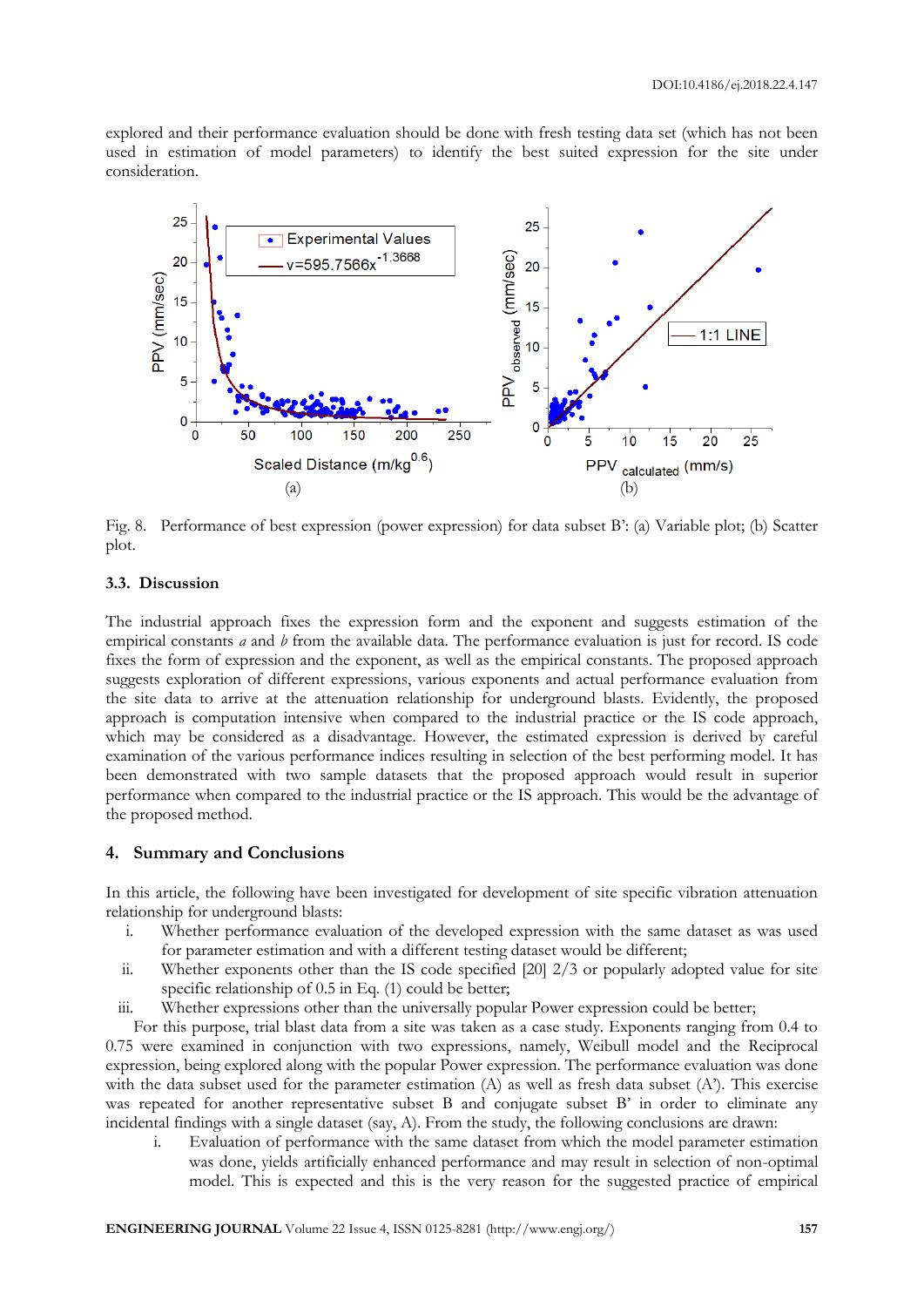parameter estimation from a subset of the available data and performance estimation from the conjugate subset.

- ii. Exponents other than the IS code specified  $[20]$  2/3 or popularly adopted value of 0.5 for site specific relationship in Eq. (1) have been found to be better in the case study. For both the testing subsets A' and B', exponent of 0.75 was found to be optimal. Hence, various exponents should be explored for arriving at the best for the particular site.
- iii. Other expressions may be better suited than Power expression as Weibull model was optimal for data subset A'. Thus, for each site different expressions should be examined to identify the best suited expression.

It is hereby recommended that for true performance evaluation, suitability of the estimated parameters for the expression should always be evaluated with a fresh dataset that had not been a part of the parameter estimation. Different expressions (for example, Reciprocal expression, Power expression, Weibull model) should be examined along with the various exponents for the scaled distance (Eq. (1)) to arrive at the best possible representation of the vibration attenuation relationship for underground blasts. The difference in performance of the different expressions and also when performance is evaluated with the parameter estimation set & the conjugate (fresh) set observed in this study are low. This could be due to the large data set (100 nos.) used in parameter estimation. When dealing with less number of data, the differences could be larger and the benefits of adoption of the recommended methodology would be more apparent. Future work may be directed towards exploring other suitable expressions for the relationship, and for examining the influence of the number of data on the developed relationships.

# **Acknowledgements**

Some part of the exercises reported in the present article was performed by trainee engineers as their internship project. The author solemnly acknowledges their contribution.

# **References**

- [1] G. R. Tripathy, R. R. Shirke, and M. D. Kudale, "Safety of engineered structures against blast vibrations: A case study," *J. Rock Mech. Geotech.Engg.*, vol. 8, no. 2, pp. 248-255, 2016. doi:10.1016/j.jrmge.2015.10.007
- [2] H. Ak, M. Iphar, M. Yavuz, and A. Konuk, "Evaluation of ground vibration effect of blasting operations in a magnesite mine," *Soil Dyn. Earthq. Engg.*, vol. 29, no. 4, pp. 669-676, 2009.
- [3] B. Elevli and E. Arpaz, "Evaluation of parameters affected on the blast induced ground vibration by using relation diagram method," *Acta Montanistica Slovaca*, vol. 15, no. 4, pp. 261-268, 2010.
- [4] R. Nateghi, "Prediction of ground vibration level induced by blasting at different rock units," *Int. J Rock Mech. Min. Sci.*, vol. 48, no. 4, pp. 899-908, 2011.
- [5] P. K. Singh, B. Mohanty, and M. P. Roy, "Low frequency vibrations produced by coal mine blasting and their impact on structures," *Int J Blast Fragm.,* vol. 2, no. 1, pp. 71–89, 2008.
- [6] Y. Lu, "Underground blast induced ground shock and its modeling using artificial neural network," *Comp Geotech.*, vol. 32, pp. 164–178, 2005.
- [7] X. Xia, H. B. Li, J. C. Li, B. Liu, and C. Yu, "A case study on rock damage prediction and control method for underground tunnels subjected to adjacent excavation blasting," *Tunn. Undergr. Space Technol.*, vol. 35, pp. 1–7, 2013.
- [8] P. K. Singh and M. P. Roy, "Damage to surface structures due to blast vibration," *Int. J Rock Mech. Min. Sci.*, vol. 47, no. 6, pp. 949–961, 2010.
- [9] G. Harries and T. Beattie, "The Underwater testing of explosives and blasting," Explosives in Mining Workshop, Melbourne, Australian Institute of Mining and Metallurgy, p. 9, 1988.
- [10] M. P. Roy, P. K. Singh, M. Sarim, and L. S. Shekhawat, "Blast design and vibration control at an underground metal mine for the safety of surface structures," *Int. J Rock Mech.Min. Sci.*, vol. 83, pp. 107–115, 2016.
- [11] H. R. Nicholls, C. F. Johnson, and W. I. Duvall, "Blasting vibrations and their effects on structures," U.S. Department of the Interior, Office of Surface Mines, Bureau of Mines, Bulletin 656, 1971.
- [12] U. Ozer, "Environmental impacts of ground vibration induced by blasting at different rock units on the Kadikoy–Kartal metro tunnel," *Engg. Geology*, vol. 100, pp. 82–90, 2008.